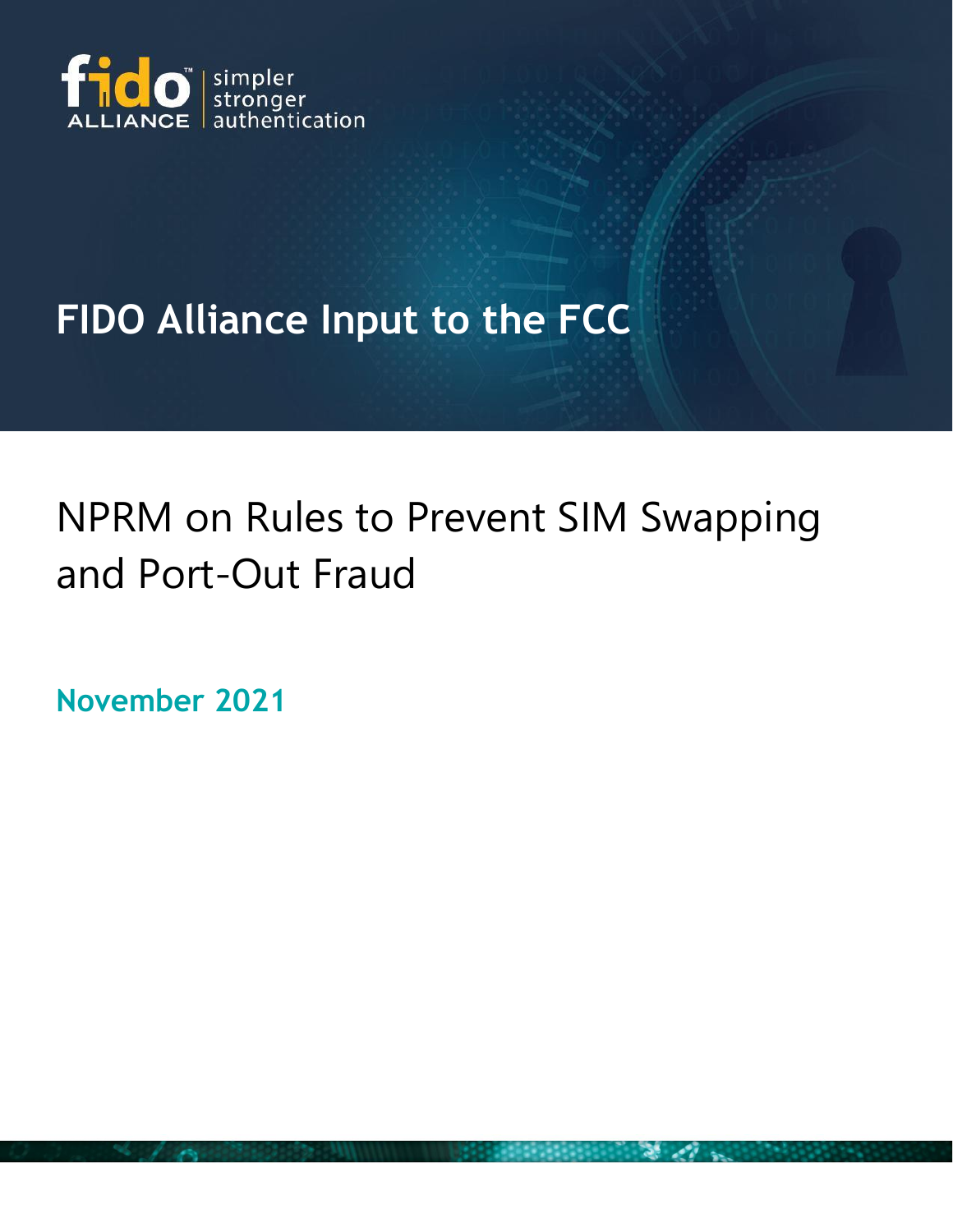

The Fast Identity Online (FIDO) Alliance welcomes the opportunity to provide comments to the Federal Communications Commission (FCC) on its Notice of Proposed Rulemaking (NPRM) on Rules to Prevent SIM Swapping and Port-Out Fraud.

The FIDO Alliance is a multi-stakeholder, public-private, industry standards development organization comprised of more than 300 companies and government agencies from around the world dedicated to the creation of standards and certification programs for Multi-Factor Authentication (MFA) and passwordless authentication, as well as remote identity verification.

Our 40+ board members, whose logos are included below, demonstrate the strength of the FIDO Alliance's leadership, as well as the diversity of its membership. Our members include leading firms in banking, payments, telecommunications, and fintech, as well as those in security, health care, and information technology.



The launch of the FIDO Alliance in 2012 – and the subsequent creation and mass adoption of FIDO authentication standards over the eight years that have followed – has helped to transform the authentication market, addressing concerns about the problems with passwords, as well as the increasing phishability of legacy, first-generation MFA tools like One Time Passwords (OTPs) while also enabling significant improvements in the usability of MFA.

Today, the FIDO2 standards have emerged as the de-facto best choice for implementers seeking to deploy phishingresistant authentication that is both more secure and also easier to use than legacy MFA tools.

As the White House's recent draft Federal Zero Trust Strategy notes, FIDO2's Web Authentication standard *"is supported today by nearly every major consumer device and an increasing number of popular cloud services."<sup>1</sup>* Apple, Google, and Microsoft have all embedded support for FIDO2 at the device, operating system, and browser level, enabling new models for deployment phishing-resistant MFA to be "built in" rather than "bolted on."

The increasing ubiquity of FIDO support in commercially available smartphones and other computing devices has created new options for consumer authentication that improve security, privacy, and usability.

The sharp rise in SIM Swap attacks is one of many reasons that companies including major U.S. Mobile Network Operators (MNOs) have embraced FIDO authentication over the last five years. While criminals and foreign adversaries are able to use SIM Swap attacks to undermine some weaker forms of multi-factor authentication (MFA) such as one-time passcodes (OTPs) transmitted via SMS, FIDO authentication is not susceptible to these attacks.

<sup>1</sup> <https://zerotrust.cyber.gov/federal-zero-trust-strategy/>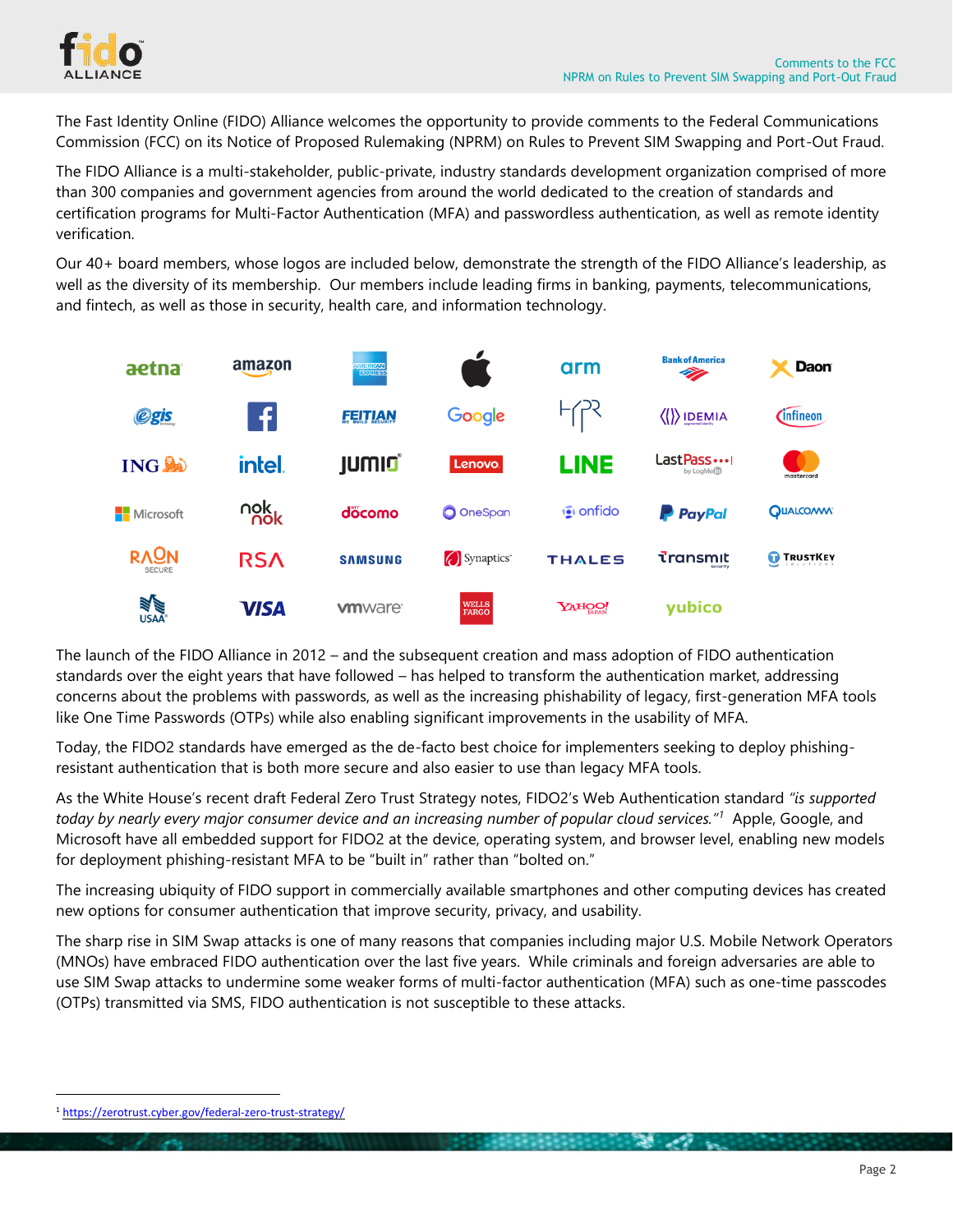

As the FCC considers new regulations here, we offer four primary comments:

**1. SMS was never designed to be used for authentication – and the sooner organizations stop using SMS, the sooner the United States can remove the core incentive for criminals to launch SIM Swap attacks.** 

To truly eliminate SIM Swap attacks, the best way to do so is to get companies and organizations to shift from SMS-based authentication to more secure forms of MFA. This will remove most of the incentives for attackers to launch SIM Swap attacks.

As the NPRM points out, NIST advised organizations to stop using SMS for authentication in 2016, and the attacks against SMS-based authentication have only increased since then. However, many organizations continue to rely on SMS as a second factor because it is cheap and easy to deploy.

While the FCC may not be able to prevent the use of SMS for authentication, any role it can play in working with other parts of government (such as CISA, NIST, and financial regulators) to discourage its use and push the country toward more secure authentication methods means that the incentives to launch a SIM Swap attack will go down significantly.

**2. FCC has proposed four** *Customer Authentication Requirements for SIM Change Requests* **that are focused on authentication methods that rely on already-compromised authentication technologies – and may create disincentives to stronger tools such as FIDO authentication being used.** 

Each of the four methods proposed might help to temporarily slow down SIM Swap attacks, but they are all based on authentication methods that are known to be easily compromised. We expect that attackers would simply adapt their attack methods to target these new authenticators, with the net effect being no significant slowdown in the pace of SIM Swap attacks.

Below we review each of the four proposed methods and detail the problems with them:

- *Pre-established password:* It has been well-established in the security community that passwords offer minimal security. <sup>2</sup> Passwords are routinely phished and reused by consumers across sites. They are also frequently forgotten, pushing customers (or attackers who pretend to be a customer) into the account recovery process, allowing attackers to circumvent authentication controls. A password will not deter any determined attacker.
- *OTP sent via text message:* FCC itself in paragraph 24 notes that "SMS-based text messages could be easily intercepted and re-routed…" and the NPRM cites several other examples of where SMS-based authenticators are frequently compromised. While in theory SMS OTPs could help to serve as a check on an attacker who was claiming a phone was lost or stolen – since the rightful holder of the phone would get a message to verify that they wanted to migrate their number to a new phone – attackers are routinely targeting these OTPs in other sectors with automated attacks to trick people into handing over these codes. <sup>3</sup>

Additionally, any authentication method premised on an OTP being sent by SMS assumes that consumers are in possession of their phone. But if their phone is lost or stolen – two use cases that account for a significant percentage of phone number migrations – this authentication method is useless.

فأجعبه

<sup>&</sup>lt;sup>2</sup> For an excellent description of why passwords and password strength are largely irrelevant to guarding against modern attack vectors, see <https://techcommunity.microsoft.com/t5/azure-active-directory-identity/your-pa-word-doesn-t-matter/ba-p/731984>

 $3$  Earlier this month. Motherboard published an article detailing how these attacks are now being automated and executed by bots. <https://www.vice.com/en/article/y3vz5k/booming-underground-market-bots-2fa-otp-paypal-amazon-bank-apple-venmo>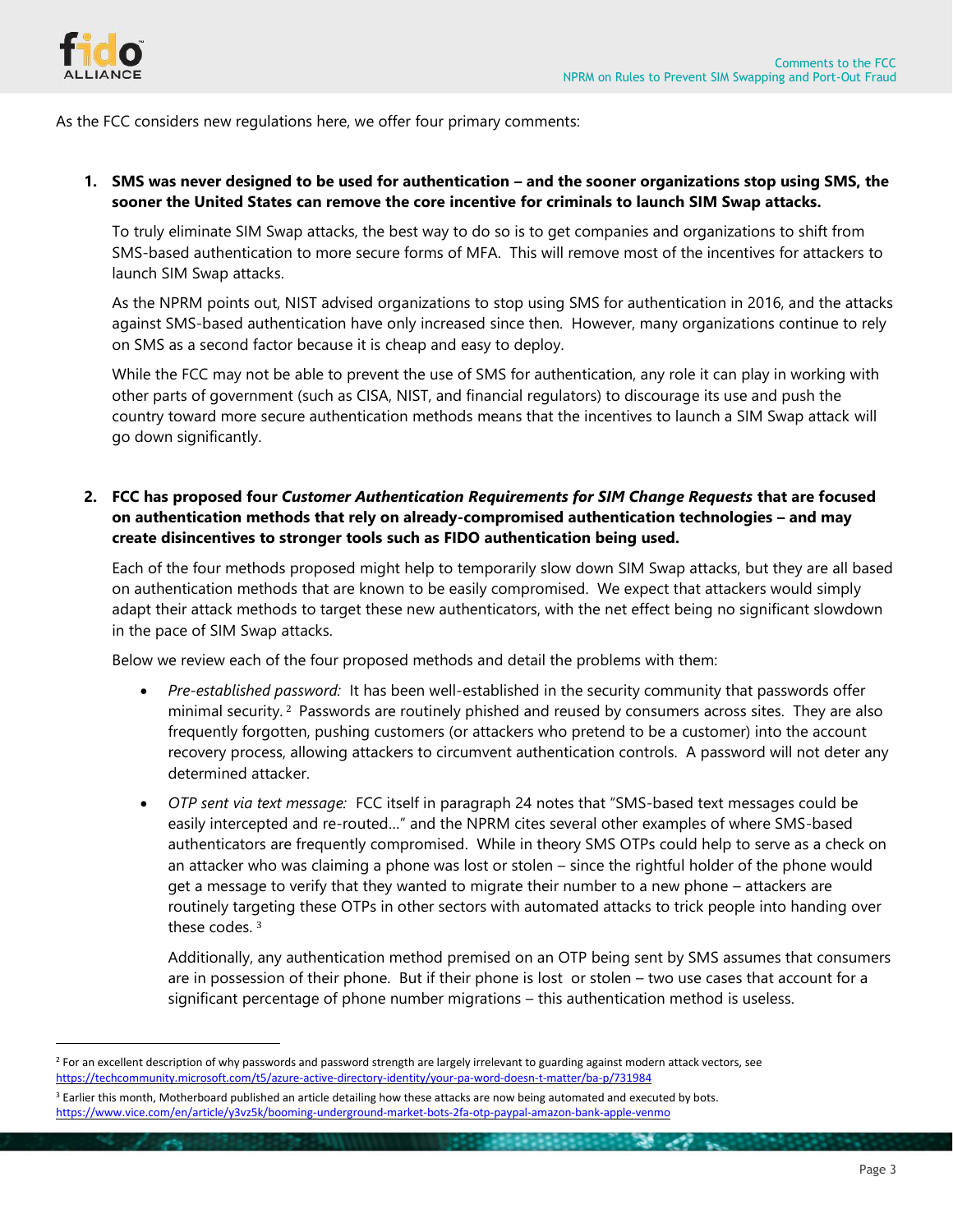

- Passcode sent using a voice call: The issues with voice passcodes are the same as with OTP codes sent via SMS. Attackers routinely trick consumers into handing these codes over. And they assume possession of the phone – if a consumer's phone is lost or stolen, this method does not work.
- OTP sent via email. While there are some benefits to this sort of "out of band" approach, email accounts are routinely compromised – in large part, because most consumers have not turned on MFA to protect those accounts. Given the ease of taking over email accounts, any mandate to rely on email as an authentication channel would just push attackers to focus more on compromising those accounts – much as the frequent use of SMS for authentication has made carriers a target for SIM-Swap attacks.

In summary, while each of the four proposed authentication methodologies might create some additional friction for attackers, the FCC should not be under any illusion that any of these methods will offer enough security to meaningfully address the threat of SIM Swap attacks.

That said – all MFA is not the same, and there are other more secure methods of authentication that could stop these types of attacks on legacy authentication tools. In general, industry and government are moving away from knowledge-based approaches to authentication (i.e. passwords) to those that are possession-based, such as authentication based on the FIDO2 standards, which cannot be phished given that they use asymmetric public key cryptography in authentication.

The new Federal Zero Trust Strategy published in September explicitly recognizes the difference between "legacy" forms of MFA and more modern, phishing-resistant approaches to authentication, noting:

*"Many approaches to multi-factor authentication will not protect against sophisticated phishing attacks, which can convincingly spoof official applications and involve dynamic interaction with users. Users can be fooled into providing a one-time code or responding to a security prompt that grants the attacker account access. These attacks can be fully automated and operate cheaply at significant scale."*

The Strategy goes on to note:

*"Fortunately, there are phishing-resistant approaches to MFA that can defend against these attacks. The Federal Government's Personal Identity Verification (PIV) standard is one such approach, and so will help many agency systems meet this baseline. The World Wide Web Consortium (W3C)'s open "Web Authentication" standard, another effective approach, is supported today by nearly every major consumer device and an increasing number of popular cloud services."* 

Notably, two major U.S. mobile network operators (MNOs) already support FIDO authentication for their customers, meaning that it is widely used in customer-facing accounts today. We believe that for use cases where a consumer is still in possession of their phone, relying on FIDO authentication as part of verifying possession of that phone could be effective in stopping SIM Swap attacks.

Additionally, customers who have FIDO Security Keys could use those keys in the event a phone was lost or stolen as one way to prove ownership of that phone and its corresponding account. Security keys are hardware cryptographic devices that are not bound to a specific device such as a phone, but instead can be used to authenticate across multiple devices. We note that the White House Federal Zero Trust Strategy calls on government agencies to make increased use of security keys in citizen-facing applications, noting:

*"Public-facing agency systems that support MFA must give users the option of using phishing-resistant authentication. Because most of the general public will not have a PIV or CAC card, agencies will have to meet this requirement by providing support for Web Authentication-based approaches, such as security keys."*

*CARD CONTRACTOR COMPANY AND STATE OF THE COMPANY AND STATE OF THE COMPANY AND STATE OF THE COMPANY AND STATE*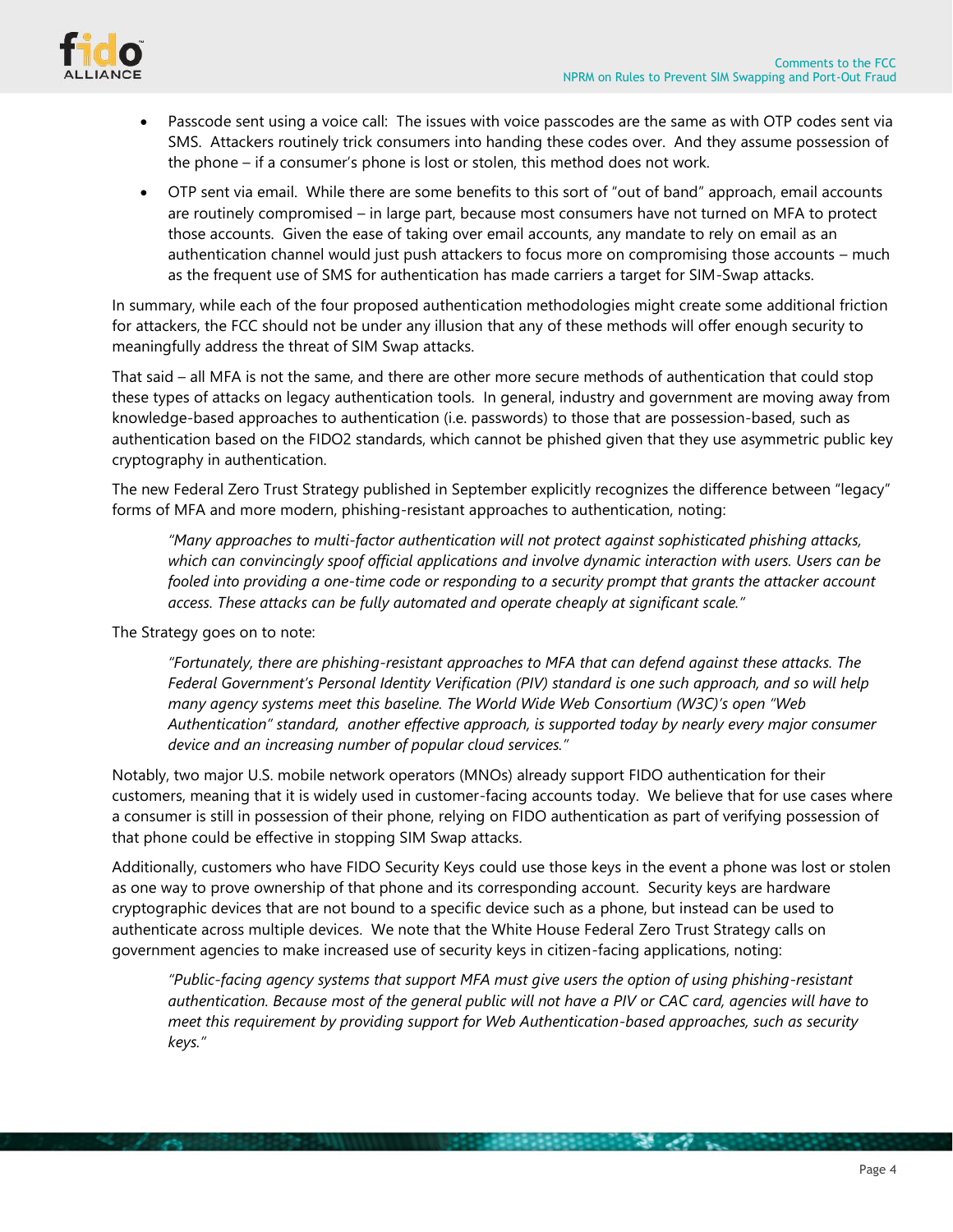

Given FIDO's widespread adoption today among MNOs – as well as support for use of FIDO standards from the White House, NIST,<sup>4</sup> the FFIEC,<sup>5</sup> the FTC,<sup>6</sup> and other regulators, we are a bit perplexed as to why FCC's proposal was limited to four legacy authentication methodologies that are all easily compromised.

To that point, we have some concerns that if the four authentication methodologies are the only ones listed in the regulation, that it may discourage the use of stronger, more innovative approaches to authentication. One constant in cybersecurity is that threats are constantly evolving, as are the tools used to stop threats. But regulations are permanent, or in a best-case scenario, infrequently updated. Any regulatory approach that seeks to tie MNOs to using specific authentication technologies is certain to fail to keep up as threat and security both evolve.

- **3. Beyond the U.S., other governments such as Australia and the United Kingdom (U.K.) have not only referenced FIDO standards in their guidance but FIDO certification as well. In 2020, both the Australian and U.K. governments specifically called out FIDO standards and certification programs by name in their MFA guidance.** 
	- The Australian Cyber Security Centre (ACSC) via its "Essential Eight" guidance on "Implementing Multi-Factor Authentication" – specifically recommends that implementers only use security keys have been certified by the FIDO Alliance.<sup>7</sup>
	- The U.K. as part of its "Using authenticators to protect an online service" guidance (Good Practice Guide 44) published jointly by the Government Digital Service and Cabinet Office– notes that an authenticator token "is high quality if it has been independently tested to prove it meets industry standards, such as the Common Criteria guidelines, FIDO or NIST FIPS 140-2."<sup>8</sup>

FIDO Alliance's certification program has gained this recognition thanks to the robustness and rigor of its program. Moe than 850 products have been FIDO® Certified – demonstrating a mature, competitive, interoperable B2B ecosystem of authentication and identity solutions.<sup>9</sup> Indeed some governments have also pursued their own FIDO certifications – for example, Germany's Federal Office for Information Security (BSI).<sup>10</sup>

We believe it will be helpful for MNOs looking to implement FIDO authentication to know that they should look for those authentication solutions that have been certified by FIDO Alliance, in line with similar UK and Australia guidance. FCC should consider pointing to FIDO certification in any regulations for authentication that it puts forward.

## **4. It will be important for the FCC to consider other "identity lifecycle" issues such as identity proofing and account recovery; a new FIDO certification program can help here.**

More secure means of authentication will help to stem the tide of SIM Swap attacks for use cases when someone has their phone in their possession. Most SIM Swap attacks (and many legitimate customer requests),

<sup>4</sup> [https://www.nist.gov/system/files/documents/2020/07/02/SP-800-63-3-Implementation-Resources\\_07012020.pdf](https://www.nist.gov/system/files/documents/2020/07/02/SP-800-63-3-Implementation-Resources_07012020.pdf)

<sup>5</sup> <https://www.ffiec.gov/press/PDF/Authentication-and-Access-to-Financial-Institution-Services-and-Systems.pdf>

<sup>6</sup> <https://www.ftc.gov/news-events/press-releases/2021/10/ftc-strengthens-security-safeguards-consumer-financial>

<sup>7</sup> See page 5 of [https://www.cyber.gov.au/sites/default/files/2020-06/PROTECT%20-%20Implementing%20Multi-](https://www.cyber.gov.au/sites/default/files/2020-06/PROTECT%20-%20Implementing%20Multi-Factor%20Authentication%20%28June%202020%29.pdf)

[Factor%20Authentication%20%28June%202020%29.pdf.](https://www.cyber.gov.au/sites/default/files/2020-06/PROTECT%20-%20Implementing%20Multi-Factor%20Authentication%20%28June%202020%29.pdf) Note that this guidance currently references FIDO U2F certification, calling for implementers to *"use U2F* security keys that have been certified to the latest U2F specification version." It is expected that the next revision will shift the focus to FIDO2.

<sup>8</sup> <https://www.gov.uk/government/publications/authentication-credentials-for-online-government-services/giving-users-access-to-online-services>

<sup>9</sup> See <https://fidoalliance.org/certification/> for more details on FIDO's certification programs

<sup>10</sup> See <https://fidoalliance.org/authenticator-certification-hits-a-new-milestone-with-first-l3/>